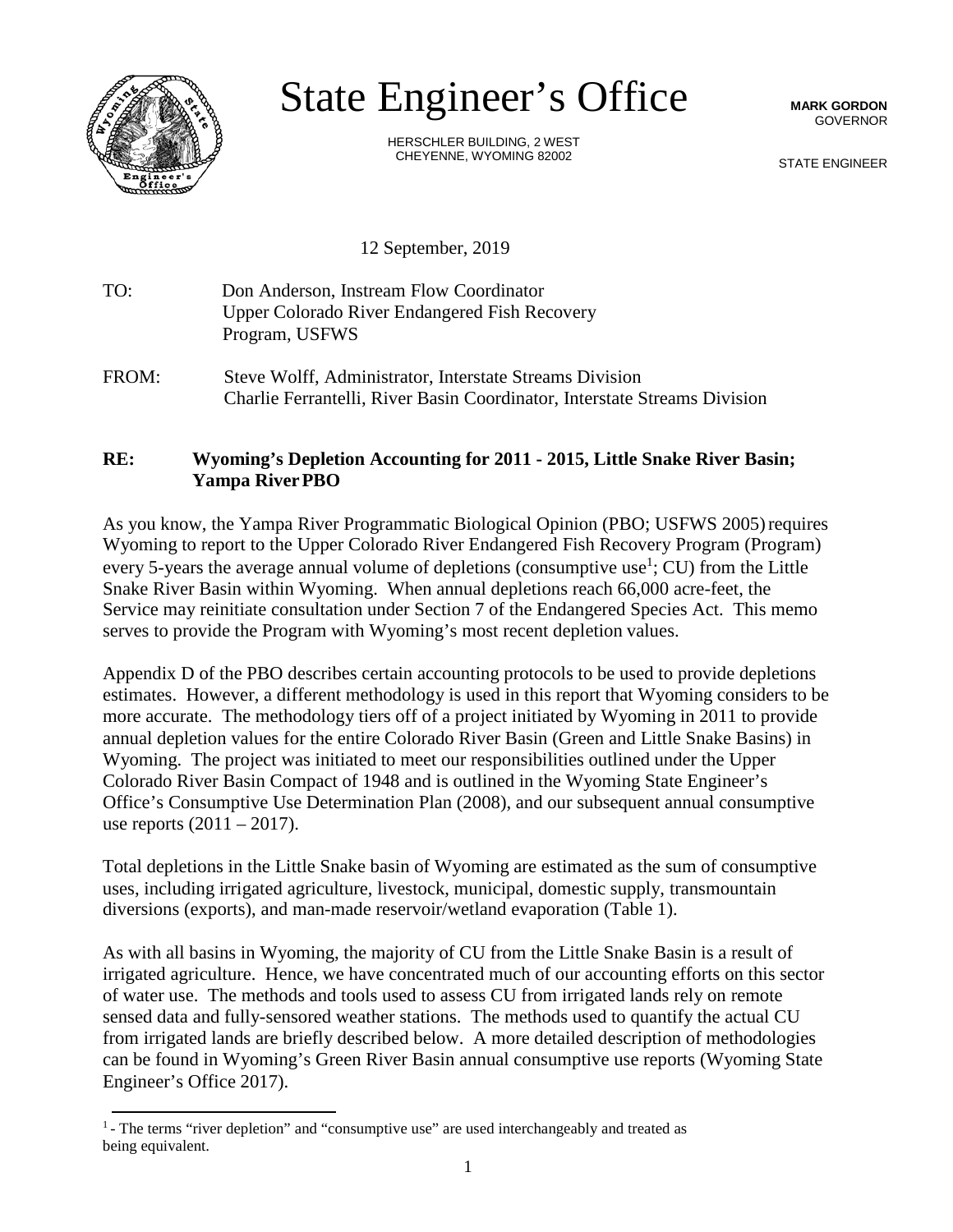Irrigated acres for each year are estimated using a Normalized Difference Vegetation Index (NDVI) approach using infrared aerial imagery. NDVI identifies irrigated areas in agricultural areas based on how "green" the area appears in 4-band aerial imagery (Landsat or NAIP for example). For a detailed description of this methods see [https://gisgeography.com/ndvi-normalized](https://gisgeography.com/ndvi-normalized-difference-vegetation-index/)[difference-vegetation-index.](https://gisgeography.com/ndvi-normalized-difference-vegetation-index/) Non-irrigated lands that are potentially green, such as vegetated riparian, mountainous, or municipal areas, are eliminated from consideration through a manual screening process prior to analysis. To enhance the difference between irrigated and nonirrigated lands, the analysis is performed using late summer images when most adjacent nonirrigated lands are brown. The estimated irrigated acres using NDVI for each year is shown in the table below.

| <b>Irrigated Acreage</b> |        |        |        |        |             |  |  |  |  |
|--------------------------|--------|--------|--------|--------|-------------|--|--|--|--|
| 2011                     | 2012   | 2013   | 2014   | 2015   | <b>MEAN</b> |  |  |  |  |
| 16,023                   | 14,335 | 15,373 | 14,747 | 15,969 | 15,289      |  |  |  |  |

The total evapotranspiration (ET or CU) from irrigated lands that year is assessed via a couple different methodologies. The first method, like NDVI, can also be measured using Landsat imagery. In the years 2011 and 2015, we estimated CU using the surface energy balance model known as METRIC (Allen et al., 2007). Using Landsat satellite imagery and other datasets, METRIC makes it possible to measure the ET of each 30 m x 30 m parcel of a field, and to estimate CU on a sub-monthly time-scale. Because METRIC measures ET directly, factors like water shortages, growing conditions, and irrigation practices do not need to be separately assessed. In addition, crop coefficients are not used, which removes their associated inaccuracies. While expensive and time consuming, we are currently building a library of METRIC datasets for all years from 2011 forward.

In addition to METRIC, crop ET is calculated using the common Reference ET method under standard conditions. This method is a cross-check on the 2011 and 2015 METRIC results, and provides annual CU estimates via an energy balance approach. A crop reference ET was calculated using the Penman-Monteith equation and climate data collected from automated weather stations near Baggs, WY, managed by the State Engineer's Office. Crop coefficients for both grass hay and alfalfa were applied and weighted based on their respective acre coverage (ASCE, 2016). These crop coefficients from the ASCE Manual 70 were customized based on the May 1 through September 30 season, with one cutting for grass hay and two cuttings for alfalfa. Precipitation is considered to either runoff, transpire, or evaporate, with a negligible amount percolating deeper. Effective precipitation estimates, equal to total precipitation minus runoff, were subtracted from the calculated crop ET in order to quantify ET solely from irrigation water (NRCS, 1986). This is also referred to as the cumulative irrigation requirement (CIR). The CIR results from the Reference ET method were within 3% of the remote sensing method METRIC for 2011 and 2015, which was used to calculate the CIR in the Little Snake basin for those two years.

Livestock use data is not readily available for the Little Snake basin but has been compiled for the greater Green River basin by the Wyoming Water Development Commission (WWDC) in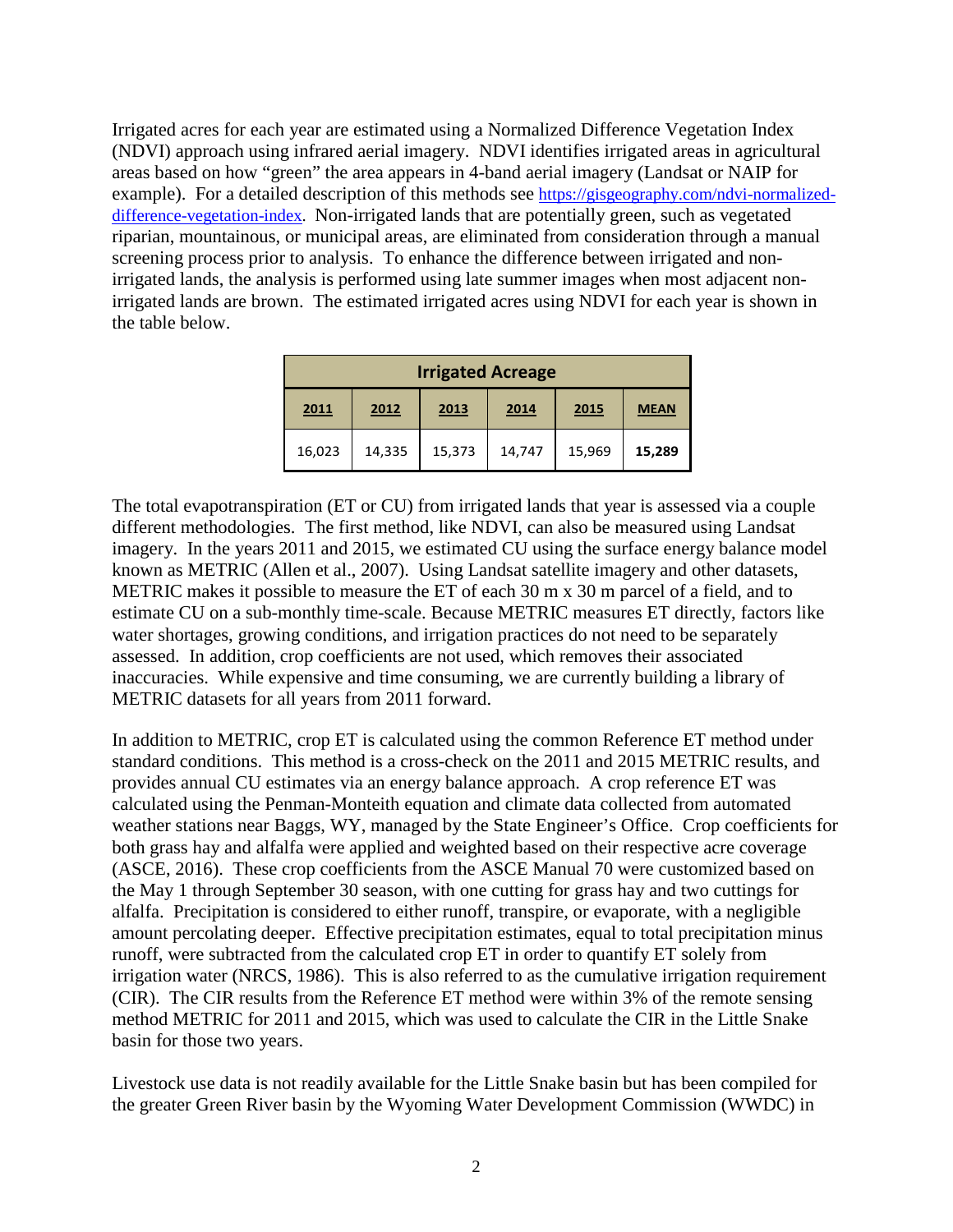their 2010 Green River Basin Plan. For the Little Snake Basin, the 2010 Basin Plan value was adjusted based on the ratio of the irrigated acres in the Little Snake to the entire Green River basin. Municipal use (Baggs and Dixon) is measured and reported via the Water Resources Data System's Public Water System Survey [\(http://wwdc.state.wy.us/surveys/surveys.html\)](http://wwdc.state.wy.us/surveys/surveys.html). Domestic use was obtained from WWDC's 2010 Green River Basin Plan and is based on population (WWC Engineering et al., 2010). Man-made reservoir/wetland evaporation values are based on estimates of the average surface area of these facilities and the free water surface evaporation rate from the National Oceanic and Atmospheric Administration. Evaporation from High Savery was obtained from the WWDC. The transmountain diversion and export of water is for the City of Cheyenne's Stage II Diversions, and it is measured by the SEO at the Hog Park tunnel inflows to Hog Park Reservoir. Industrial water uses are negligible, but they are generally accounted for in the municipal use values.

For the years 2011 to 2015, the estimated average annual total depletion basin-wide was 37,234 acre-feet per year. This is approximately 6,000 acre-feet less than prior depletion reports (such as the 2005 PBO). While this is significant, it is primarily due to decrease in exports by the City of Cheyenne, and it is not an artifact of methodology or other differences. Note that this decrease in water use by the City of Cheyenne is not expected to be a trend. In fact, the City does have the right to divert just over 20,000 acre-feet per year but have never taken more than 16,000 acre-feet in any given year.

Data supplied in this memo is only for 2011 – 2015 since that is the period requested. We do have similar data for the years of 2016, 2017 and 2018 (provisional).

Potential future uses in the basin are hard to assess. However, at this time they are considered to be nominal. One small new reservoir is being proposed for the basin. If built, this would be to provide late season irrigation water and would probably not support any newly irrigated acres. No significant increase in the basin's population is expected. At present, we don't think there is any reason to think we will approach our depletions "cap" of 66,000 acre-feet anytime in the foreseeable future.

| <b>Use Sector</b>                               | Baseline* | 2011   | $\overline{\phantom{a}}$<br>2012 | 0<br>2013 | 2014   | 2015   | <b>MEAN</b> |
|-------------------------------------------------|-----------|--------|----------------------------------|-----------|--------|--------|-------------|
| <b>Agricultural</b><br>(Irrigation)             | 26,905    | 26,893 | 30,758                           | 27,464    | 23,418 | 21,103 | 25,927      |
| <b>Agricultural</b><br>(Livestock)              | N/A       | 274    | 274                              | 274       | 274    | 274    | 274         |
| <b>Municipal</b>                                | 76        | 93     | 99                               | 105       | 94     | 84     | 95          |
| <b>Domestic</b>                                 | N/A       | 246    | 246                              | 246       | 246    | 246    | 246         |
| Transmountain<br><b>Diversions</b><br>(Exports) | 14,400    | 4,611  | 6,410                            | 18,400    | 8,590  | 6,190  | 8,840       |
| Reservoir/<br>Wetland<br>Evaporation            | 1,202     | 1,852  | 1,852                            | 1,852     | 1,852  | 1,852  | 1,852       |
| <b>TOTAL</b>                                    | 42,583    |        |                                  |           |        |        | 37,234      |

**Table 1: Consumptive Water Uses and Basin Depletions (acre-feet) in the Little Snake Basin of Wyoming for 2011 – 2015.**

\* -From 2005 Yampa River Programmatic Biological Opinion (USFWS 2005)